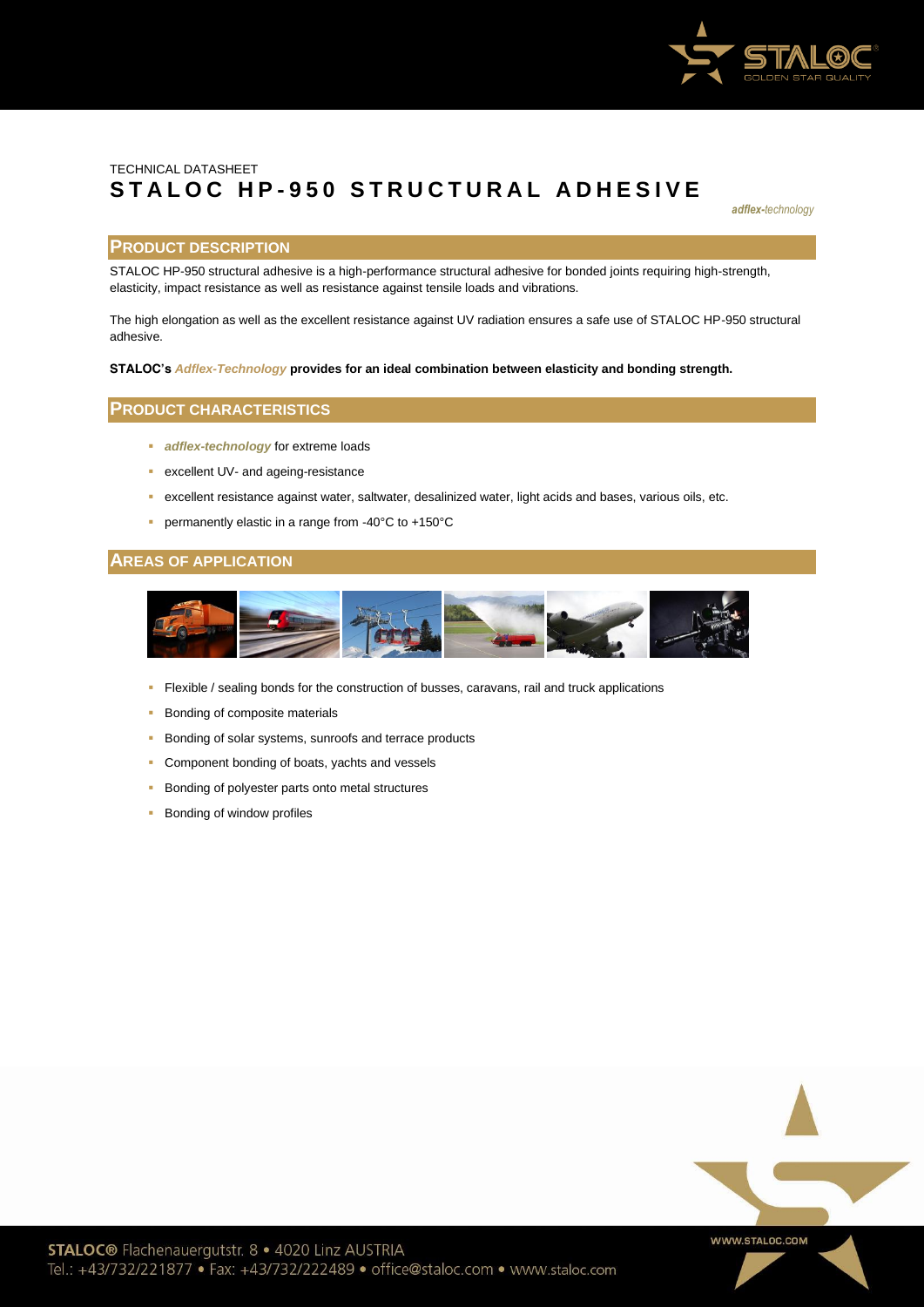

# **TECHNICAL PROPERTIES**

| <b>ATTRIBUTE</b>                        | <b>UNIT</b>       | <b>SPECIFICATION</b>                       |  |
|-----------------------------------------|-------------------|--------------------------------------------|--|
| basis                                   |                   | Modified methacrylate adhesive             |  |
|                                         |                   | with adflex-technology                     |  |
| colour                                  |                   | black                                      |  |
| pot life                                | min               | $2$ to $3$ min.                            |  |
| finger-tight (depending on temperature) | min               | 4 to 6 min                                 |  |
| final cure time                         | h                 | 24 h                                       |  |
| Mixing ratio                            |                   | 10:1                                       |  |
| Shore hardness (ASTM D 2240)            |                   | 74                                         |  |
| <b>Contains solvents</b>                |                   | No                                         |  |
| temperature resistance                  | °C                | -40 $^{\circ}$ C to +150 $^{\circ}$ C      |  |
| working temperature                     | °C                | $+10^{\circ}$ C to $+35^{\circ}$ C         |  |
| maximum elongation                      | %                 | 140 %                                      |  |
| shear strength (DIN 53283)              | N/mm <sup>2</sup> | $21$ N/mm <sup>2</sup><br>non-alloy steel: |  |
|                                         |                   | stainless steel<br>18 N/mm <sup>2</sup>    |  |
|                                         |                   | $19$ N/mm <sup>2</sup><br>Alu:             |  |
|                                         |                   | ABS/ABS:<br>substrate failure              |  |
|                                         |                   | PMMA:<br>substrate failure                 |  |
| Recommended gap                         | mm                | 250 µm to 3-4 mm                           |  |
| Shelf life at max. +20°C                |                   | approx. 9 months                           |  |

# **CHEMICAL RESISTANCE**

 $A =$  excellent resistance,  $B =$  minor effect,  $C =$  destructive effect

| <b>Substance</b>                     |   |
|--------------------------------------|---|
| Water                                | A |
| Saltwater                            | А |
| oil and grease                       | А |
| gasoline and diesel                  | A |
| water $@$ 90 $°C$                    | B |
| Glycol / water-mixture (anti-freeze) | B |
| Acetic acid 10%                      | B |
| Xylene                               | В |
| Highly-concentrated acids            |   |

# **APPLICATION INFORMATION**

Recommended application – further information can be found in the material safety data sheet

The parts to be bonded must be clean and free of oil and grease. Use STALOC assembly cleaner for surface preparation. Roughening the surfaces increases the strength of the bond, but is not imperative. Mount the mixer and squeeze out the adhesive; the mixing ratio is controlled automatically. Mix the material until an even colour is achieved. Distribute the adhesive on the bonding surface using a spatula or similar if necessary. The fixture time is 12 minutes at room temperature. Lower temperatures increase the necessary fixture time. Final cure takes 24 hours. Seal the cartridge again after use, with the stopper (in the plunger). Do not use if ambient temperatures and substrate temperatures are below 10°C.